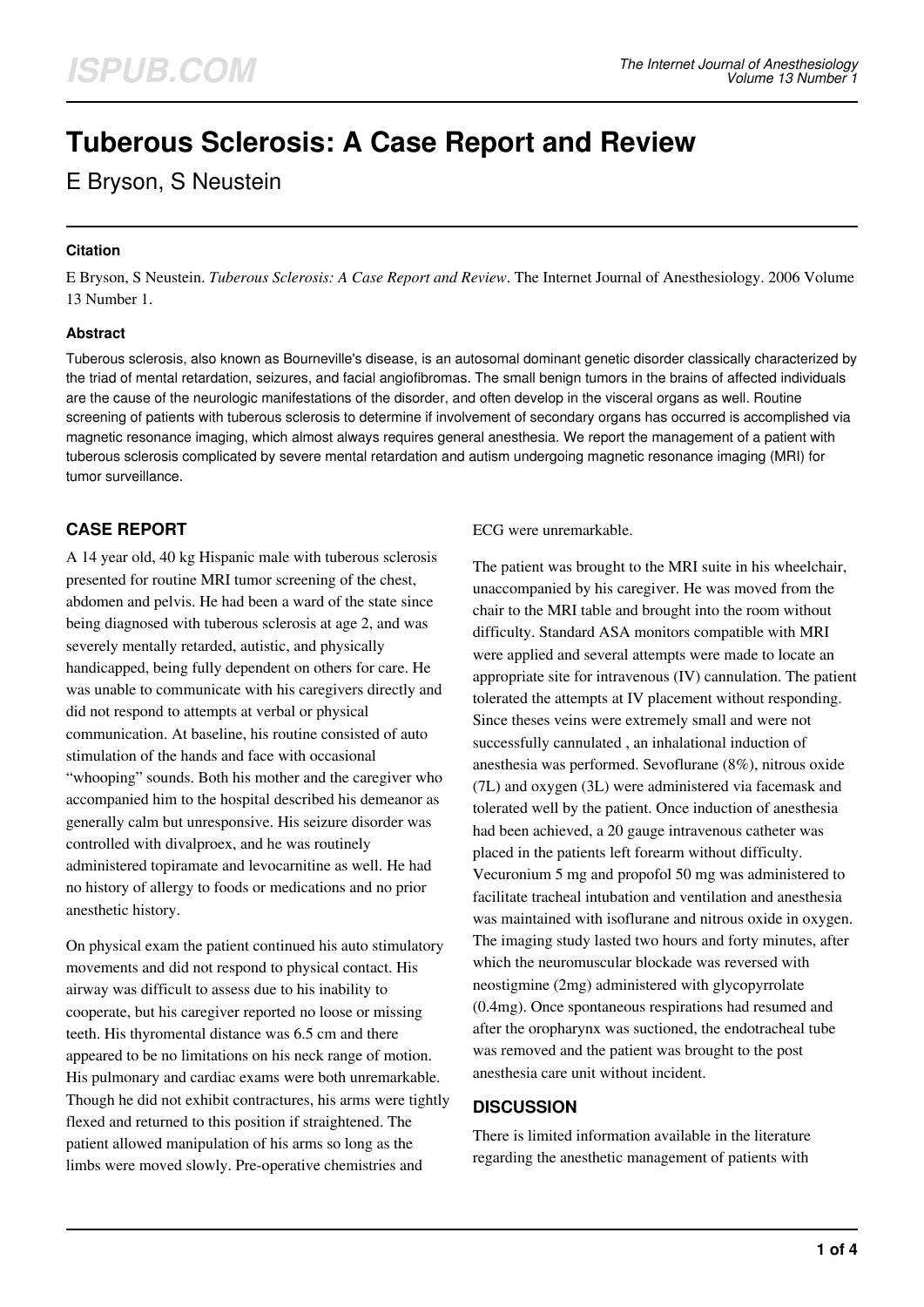tuberous sclerosis. Case reports are limited to specific surgeries, with the majority in non-English journals.  $_1$  One report of general anesthesia for a patient undergoing twostage scoliosis surgery exists in the British literature  $_2$  and a more recent report of a 10-year-old girl with tuberous sclerosis who received a general anesthetic for laser treatment of facial angiofibromas,  $_3$  but a comprehensive literature search revealed no reports of anesthesia for magnetic resonance imaging studies.

Patients with tuberous sclerosis commonly develop angiomyolipomas. Common sites for these tumors include the kidneys, lungs, and the heart.  $_4$  Up to 50% of children with tuberous sclerosis will develop rhabdomyomas of the heart, which may cause congestive heart failure, conduction abnormalities, refractory arrhythmias, and severe hemodynamic compromise.  $<sub>5</sub>$  When the kidneys are</sub> involved, the typical presentation is hematuria, pain, and, in some cases, renal failure secondary to hamartomas or polycystic disease. Lung involvement by angiomyolipomas that produce generalized cystic or fibrous pulmonary changes can lead to spontaneous pneumothorax, which may lead to tension pneumothorax under positive pressure ventilation.

The most common neurologic manifestations of tuberous sclerosis include mental retardation, which can be severe and incapacitating, and seizures.  $_6$  About 60% of affected individuals exhibit some degree of delayed mental development ranging from mild to severe mental retardation, and 25% to 60% will also meet the diagnostic criteria for autism.  $_7$  Almost all patients with tuberous sclerosis present with pervasive developmental disorder. <sub>8</sub> Anesthesia care may be complicated by behavioral disturbances in the uncooperative patient who lacks the ability to communicate and cannot be consoled. Placement of intravenous access for induction of anesthesia may not be possible, and an inhalation induction may be required.

The preanesthetic assessment of the patient with tuberous sclerosis should focus both on the expected abnormalities secondary to the disease process as well as the presence of any co-morbid conditions. The neurologic status of the patient may affect the ability of the patient to cooperate, and the type of anesthesia which may be possible. It is the rare individual with tuberous sclerosis who does not require general anesthesia for surveillance MRI. Seizures may not be well controlled, and the patient may be taking a number of different anti-seizure medications which increases the risk for drug-drug interactions or adverse reactions.

The airway exam should note the presence of oral lesions as these can make airway management difficult. Nodular tumors, fibromas, and papillomas have been found on the tongue and palate in 11% of patients with tuberous sclerosis. 9 When located in the posterior pharynx, the induction of anesthesia may unmask airway obstruction, resulting in a patient who is difficult, or even impossible to ventilate.

The cardiac status of the patient may be difficult to evaluate by history, especially if the patient does not communicate verbally. It may be necessary to obtain an ECG, and possibly an echocardiogram if there is suspicion of cardiac involvement.

The respiratory system is rarely impaired, with less than  $1\%$ of patients presenting with direct lung involvement due to tuberous sclerosis.  $_{10}$  Frequently patients with the severe form of the disease develop recurrent pulmonary infections and care should be taken to rule out the presence of any pneumonia or other infection in the patient who is undergoing an elective procedure. Any history of pneumothorax raises concerns for the development of a tension pneumothorax under positive pressure ventilation, and a chest x-ray should be obtained if there is any suspicion. When they are present, pulmonary lesions have a poor prognosis and are often result in the death of the patient.  $_{11}$ 

Evidence of involvement of the renal system can be elicited through history and the evaluation of a basic metabolic panel or urinalysis. Symptoms are generally mild and the patient will often complain of a vague, poorly localized abdominal, lower back or flank pain. Occasionally acute renal failure is the presenting symptom of tuberous sclerosis in young children. 12

A review of our patient's medical history did not reveal any evidence of systemic cardiac or pulmonary disease which would have altered our management. His ECG was without evidence of ischemic changes or prior myocardial infarction, and preoperative chemistries were normal. The extent of his neurological compromise, however, was severe, presenting us with a patient with no ability to understand or cooperate. This could potentially affect the choice of techniques for establishing general anesthesia, especially if the patient had become combative. We also had to rely on our clinical judgment that he was awake and strong, without any ability of the patient to follow commands, to determine when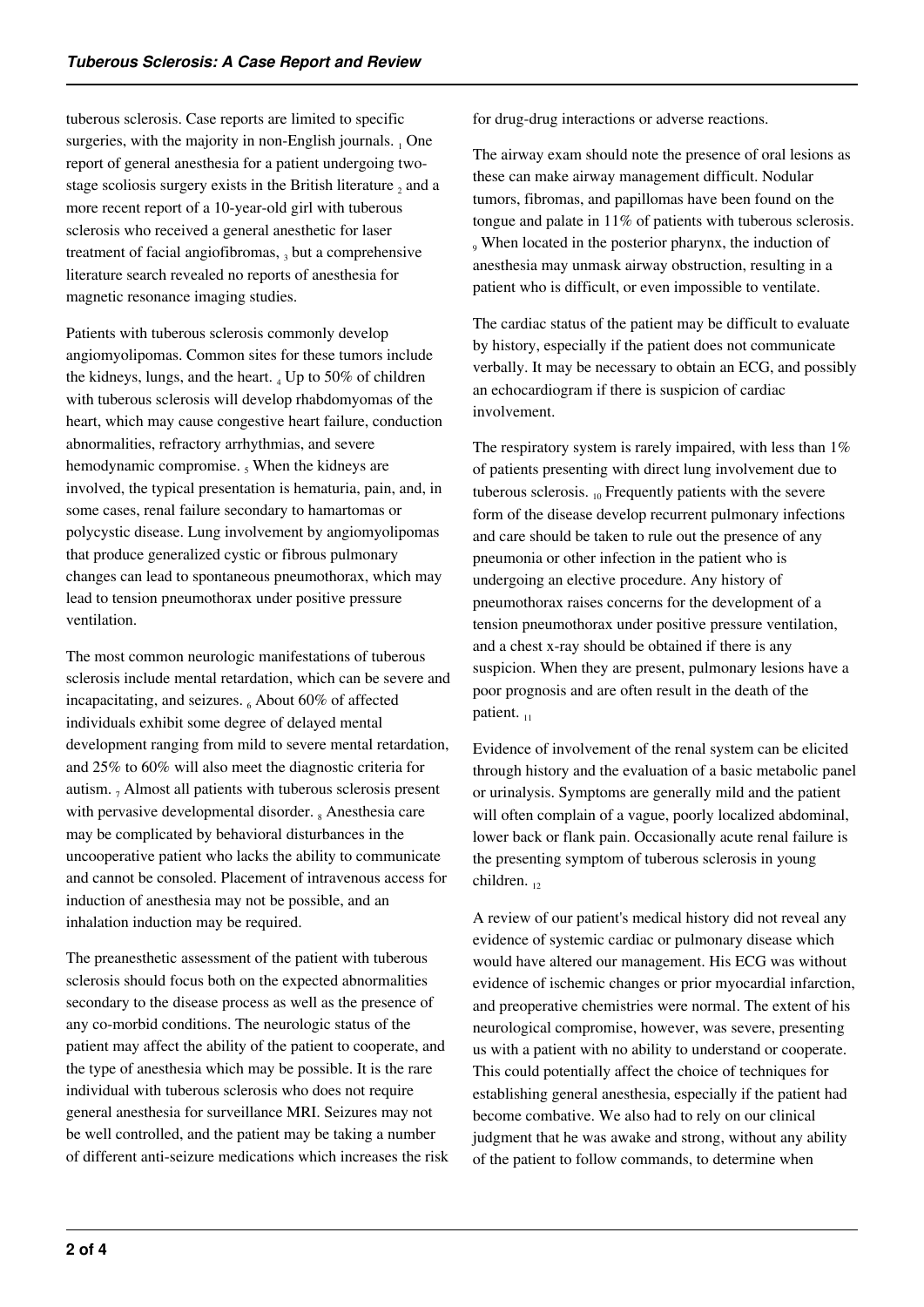extubation could be accomplished safely.

The prognosis for the patient with tuberous sclerosis depends on the severity of symptoms. Although individuals with more severe symptoms may have serious disabilities, the life expectancy is not significantly decreased given appropriate medical care.  $_{13}$  Anesthesiologists can expect that patients with tuberous sclerosis, though rare, may present at any age and with a wide range of morbid and co-morbid conditions.

# **CORRESPONDENCE TO**

Steven M. Neustein, M.D. Mount Sinai Medical Center 1 Gustave L. Levy Place Box 1010, Dept. of Anesthesiology New York, NY 10029-6574 Telephone (212) 241-7467 Fax: 212-426-2009, and Email: steve.neustein@msnyuhealth.org

### **References**

1. Mimura S, A case of a pediatric patient with tuberous sclerosis (Bourneville-Pringle disease) and frequent epileptic seizure for intensive dental treatment under general anesthesia, Masui (Japanese Journal of Anesthesiology) (2006) 55(4): pp. 471-474

2. Lee JJ, Imrie M, Taylor V, Anaesthesia and tuberous sclerosis, British Journal of Anaesthesia, (1994) 73: pp.421-425

3. Septer S, Thompson ES, Willemsen-Dunlap A,

Anesthesia concerns for children with tuberous sclerosis, AANA journa. (2006) 74(3): pp. 219-225

4. Behrman, in Nelson Textbook of Pediatrics, 17th ed., 2004, Ch. 589 Neurocutaneous Syndromes, Philadelphia PA, WB Saunders, pp. 1705-1709.

5. Cope J.T., Lindsey J.H., Kron I.L., Cardiac tumors. C.C.L. Pediatric cardiac surgery, 3rd ed, 2003, St. Louis: Mosby, pp 689-701.

6. Curatolo P., Verdecchia M., Bombardieri R., Tuberous Sclerosis complex: A review of neurological aspects. Eur J Paediatr Neurol (2002) 6: pp 15-23.

7. Ridler K, et al, Neuroanatomical Correlates of Memory Deficits in Tuberous Sclerosis Complex, Cerebral Cortex (2007) 17(2):261-271

8. Harrison JE, Bolton, PF, Annotation: Tuberous sclerosis, Journal of Child Psychology and Psychiatry (1997) 38: pp 603-614.

9. Gomez MR, ed. Tuberous Sclerosis, 2nd Ed., New York, Raven Press, 1988, pp. 139-148

10. Lie JT, Cardiac, pulmonary, and vascular involvements in tuberous sclerosis, Annals of the New York Academy of Sciences (1991) 68: pp 58-70.

11. Shepherd CW, Gomez MR, Lie JT, Crowson CS, Causes of death in patients with tuberous sclerosis, Mayo Clinic Proceedings, (1991) 66: pp. 792-796

12. Bernstein J, Robbins TO, Renal involvement in tuberous sclerosis, Annals of the New York Academy of Sciences, (1991); 615: pp. 36-49

13. Shepherd C, Gomez M, Lie J, Crowson C, Causes of death in patients with tuberous sclerosis, Mayo Clin Proc  $(1991)$  66 (8): 792-6.